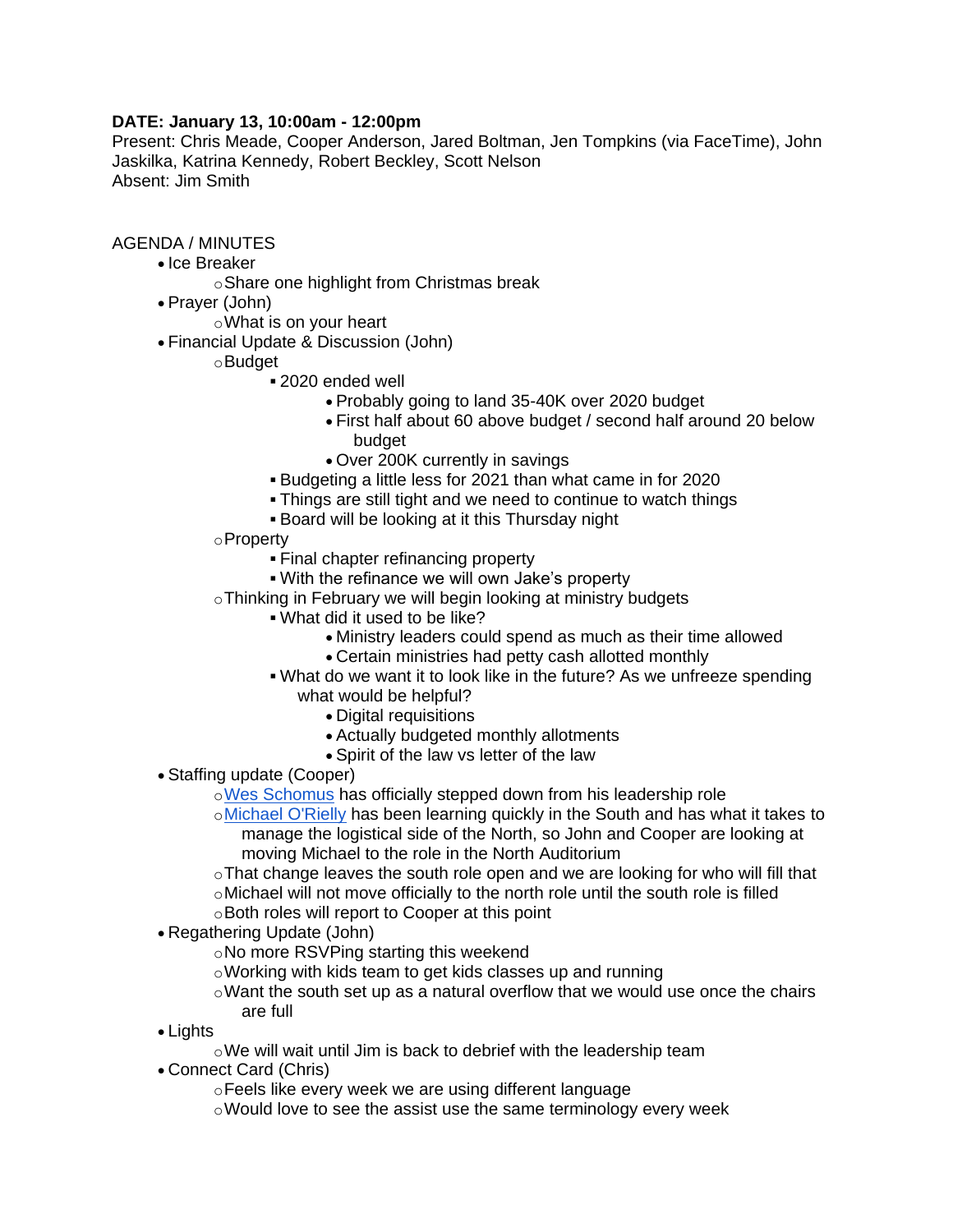- oWhen we moved away from giving out swag we haven't done a great job communicating that we will give a donation in their honor
	- Is that an option on the online card?
- $\circ$ Chris will make a template of key points to hit every week for us to include in our planning center schedules
- oJen commented on how we need to focus our phrasing on "them" more than on "us"
- oSwag vs gift to non profit
	- Nonprofit gift has not created momentum that the gift did
	- Gift to nonprofit feels both out of sight out of mind and removed from a personal connection to the visitor
	- Could we do both?
- Volunteer Recruitment
	- $\circ$ Your best recruitment is personal invitation and your current volunteers oLouie's announcement was connected to wanting to get the word out about
		- children's ministry starting again
	- oIdea Brainstorm
		- Update volunteer website
		- All call from the stage
		- Ministry fair
		- Blog post ministry fair via blog
		- Media blitz
		- Find ways for people staying at home to feel connected
		- Help people who are coming not just become consumers
- Future plans
	- oBible in a year
	- oSalem Angels initiatives 21 families?
	- oCommunity Groups
	- oOther things
		- Missions
		- Biblical Counseling
- World View Discussion (Scott)
	- oIntro
- Ancient Proverb: "If you want to know what water is, don't ask a fish"
- There are assumptions that are under the surface of the water
	- Waves are hotly debated things
	- Undertow is where we need to focus
- CS Lewis: The most dangerous ideas are not the debated things, but the assumed things
- oWhat is a worldview?
	- Answers the question, "Who rules your heart?"
	- Framework of ideas and beliefs
	- Way to think about the world
	- Where you place authority God vs not God
- oWhat is a biblical worldview?
	- Founded on truths of Gospel
	- View of world through lens of Bible
- oWhat is a secular worldview?
	- Founded on truths outside of the Gospel
	- View of world through lens of self
- $\circ$  What is the difference between worldview and culture